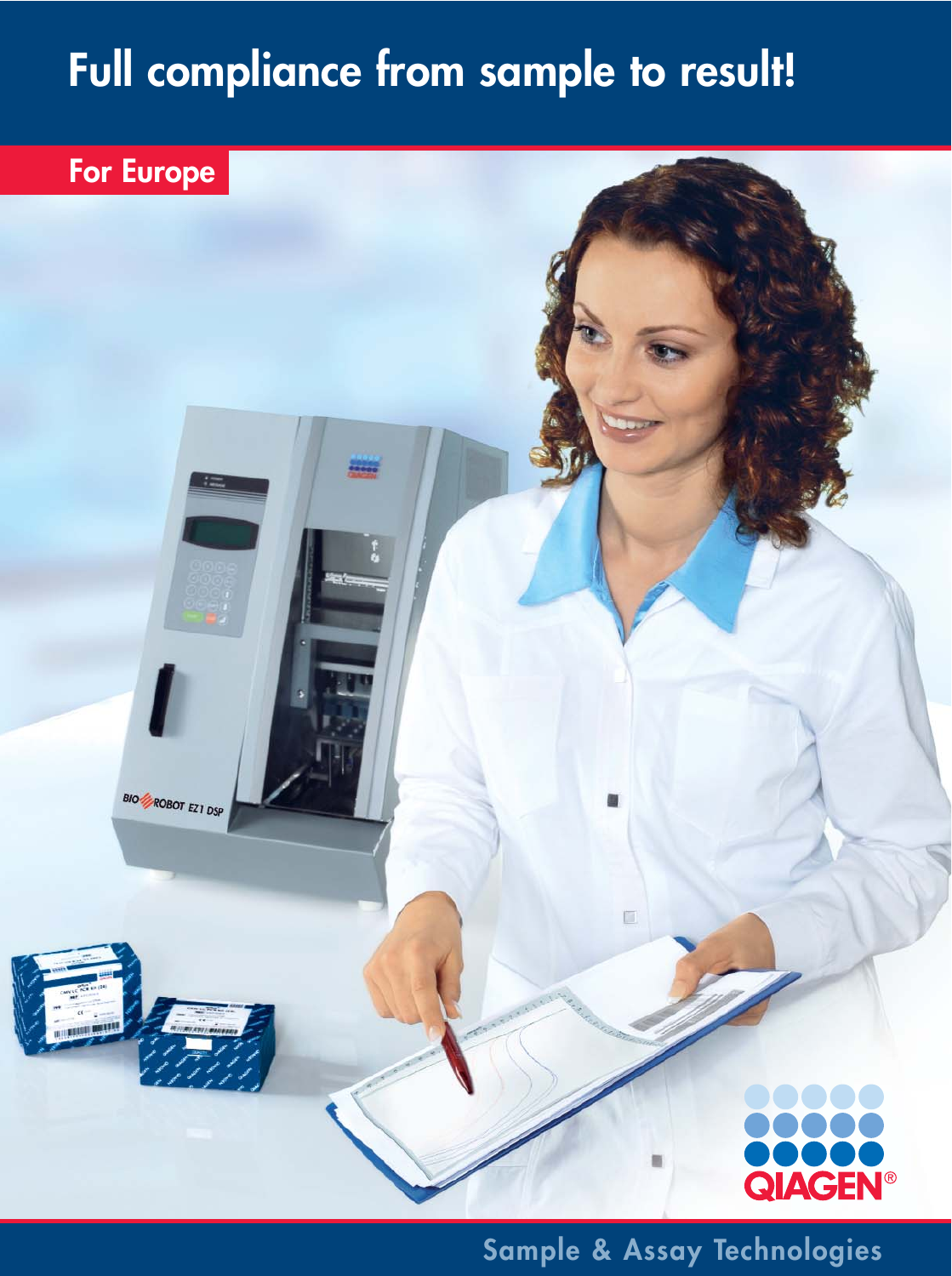#### **Fully CE-IVD-compliant integrated automated sample purification and pathogen detection**

EASY*artus* PCR Kits provide a fully compliant system for reliable pathogen detection for routine diagnostics, as required, for example, for transplantation. EASY*artus* PCR Kits provide fully automated viral nucleic acid purification using the EZ1™ DSP Virus Kit, combined with pathogen detection using *artus*® PCR Kits. The integrated system provides a complete CE-IVD-marked, fully compliant system from sample to assay for EBV, VZV, and HSV. (EASY*artus* CMV and HBV Kits provide individually CE-IVD-marked kits but are currently not available as an integrated CE-IVD-marked system.)

#### **EASY***artus* **PCR Kits provide:**

- Automated processing of clinical samples with full IVD compliance
- Pathogen load monitoring in patients
- Cost-efficient patient management
- Standardized integrated system for time savings and ease of use



**Figure 1. Robust and reproducible purification and detection of EBV in human plasma.** EBV DNA was purified from 30 human plasma samples spiked at 3 different titers using the EZ1 DSP Virus Kit. EBV DNA was amplified and detected using the *artus* EBV LC PCR Kit on the LightCycler Instrument.



**Figure 2. Reliable purification and detection of HSV in human CSF.** HSV DNA was purified from 30 human CSF samples spiked at 3 different titers using the EZ1 DSP Virus Kit. HSV DNA was amplified and detected using the *artus* HSV-1/2 LC PCR Kit on the LightCycler Instrument. Amplification curves for three different titers. Representative data analyzed for **A** 15 samples. **B** Amplification of the internal control. Representative data analyzed for 15 samples.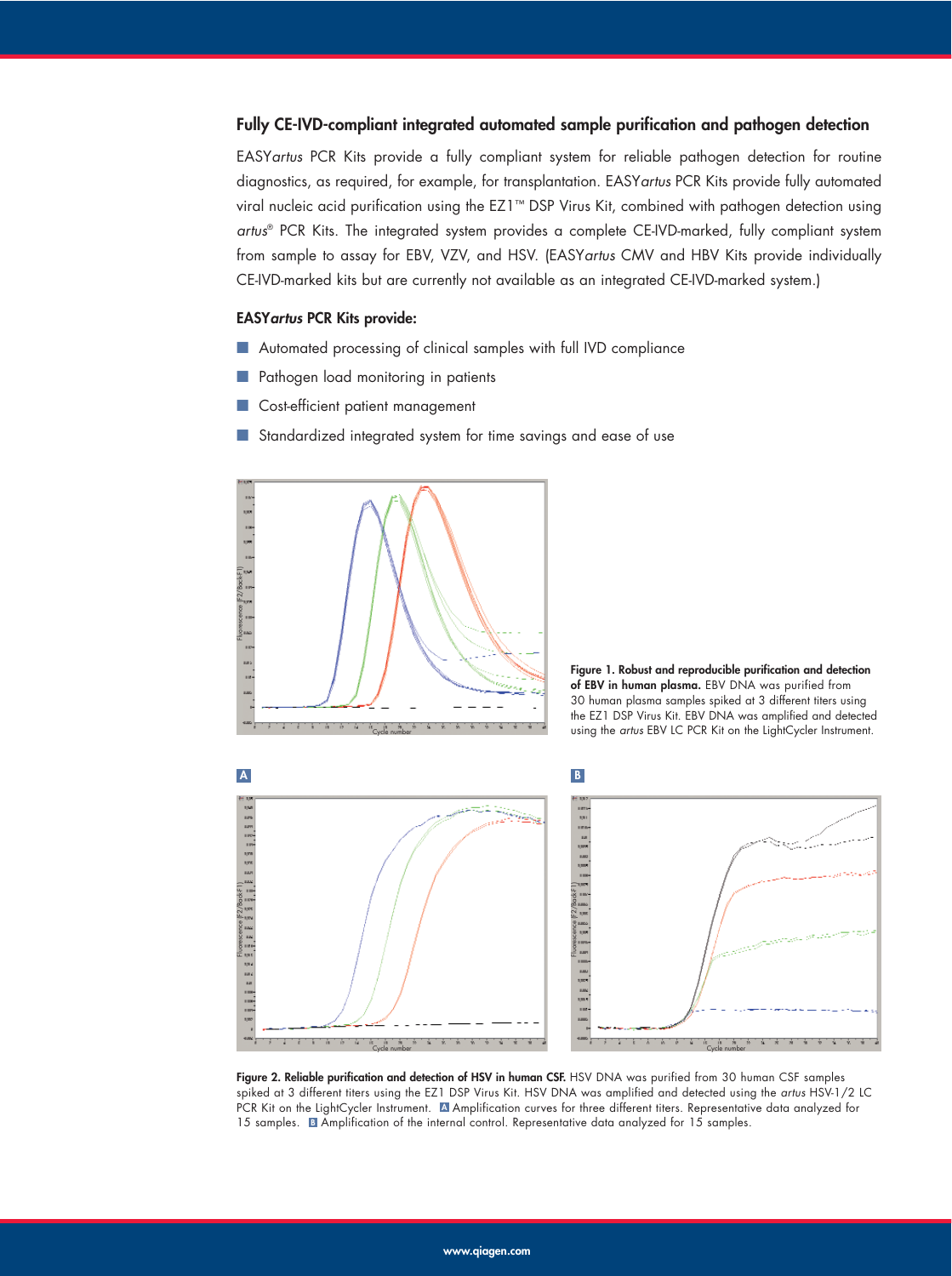#### **Free up your time with easy automated purification**

The BioRobot® EZ1 DSP workstation in combination with the proven EZ1 DSP Virus Kit provides easy, fully automated purification of viral nucleic acids from 1–6 human serum, plasma, or CSF samples for in vitro diagnostics. All processing steps are performed by the workstation — from piercing the reagent cartridge to elution of highly pure viral nucleic acids. Purified viral DNA or RNA is ready to use for rapid and sensitive pathogen detection by real-time PCR using *artus* PCR Kits (Figures 1 and 2). EASY*artus* PCR Kits are available for use with the LightCycler® Instrument (Roche), the ABI PRISM® 7000 and 7900HT SDS (Applied Biosystems), and the Rotor-Gene™ 3000 (Corbett Research).

#### **Equivalent performance with less hands-on time**

Assay performance using the automated system correlates very well with performance using manual purification with the CE-IVD-marked QIAamp® DSP Virus Kit. The correlation factors indicate high concordance of the two data sets, demonstrating the suitability of the integrated automated platform (Figure 3).



**Figure 3. Correlation of automated and manual purification.** VZV DNA was purified from a serial dilution of spiked human liquor specimens using the EZ1 DSP Virus Kit (9 samples per dilution) or the QIAamp DNA Mini Kit (3 samples per dilution) and amplified on the LightCycler Instrument using the *artus* VZV LC PCR Kit. Representative data analyzed for an individual sample.  $R^2 = 0.995$ .

#### **Efficient and cost-effective viral load monitoring in patients**

EASY*artus* PCR Kits enable efficient purification and detection of viral nucleic acids over a range of viral titers with efficient removal of PCR inhibitors. The standardized, integrated system provides an easy solution for cost-efficient patient management with full IVD compliance.